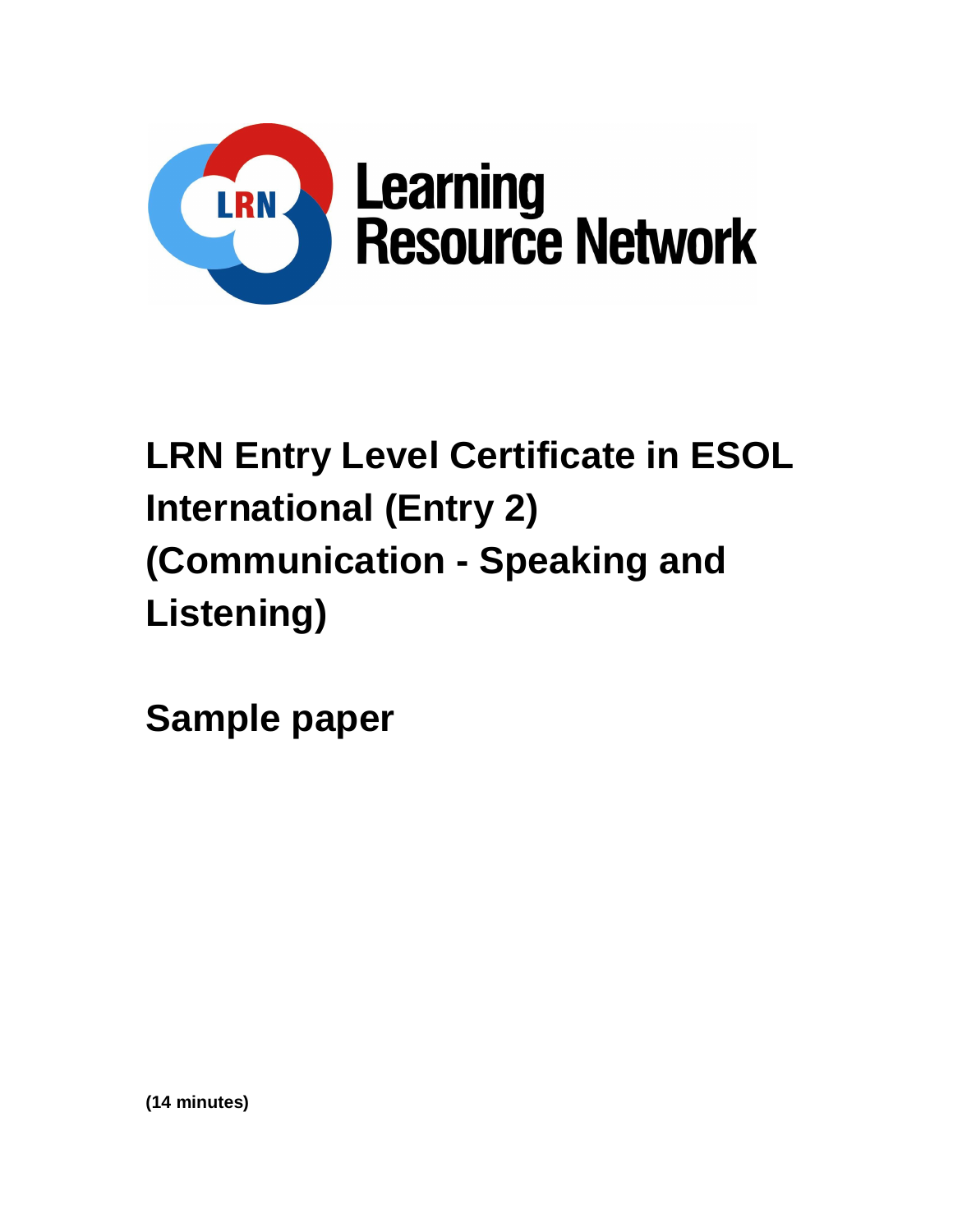#### **Notes to Examiner**

The following assessment is a **strict rubric** that cannot be changed. Sentences or vocabulary items **must not** be reformulated while attempting to communicate activities and concepts to candidates. Structures and vocabulary used have been carefully written **at the pitch of <sup>1</sup>Entry 2** and correlated to The Common European Framework (CEFR) at Entry 2.

Examiners are advised to accompany commands and assist understanding of responses by using a variety of non verbal communication prompts such as pointing to images, nodding, smiling, pausing / allowing enough time for candidates to produce sufficient responses.

Candidates who are above the level of Entry 2 will respond beyond the guidelines written in the mark sheet and assessment criteria. Candidates who are below the level of Entry 2 will be supported by extra prompts in the rubric.

Examiners must stay within the rubric and facilitate candidates who may be performing below the level expected through using the support prompts in the rubric. For those candidates above or at the required level, support prompts must only be used when required.

Candidates who are below the level of Entry 2 may request clarification from the examiner in order to understand the activities required of them. Examiners must assess ability in line with the Mark sheet and assessment criteria.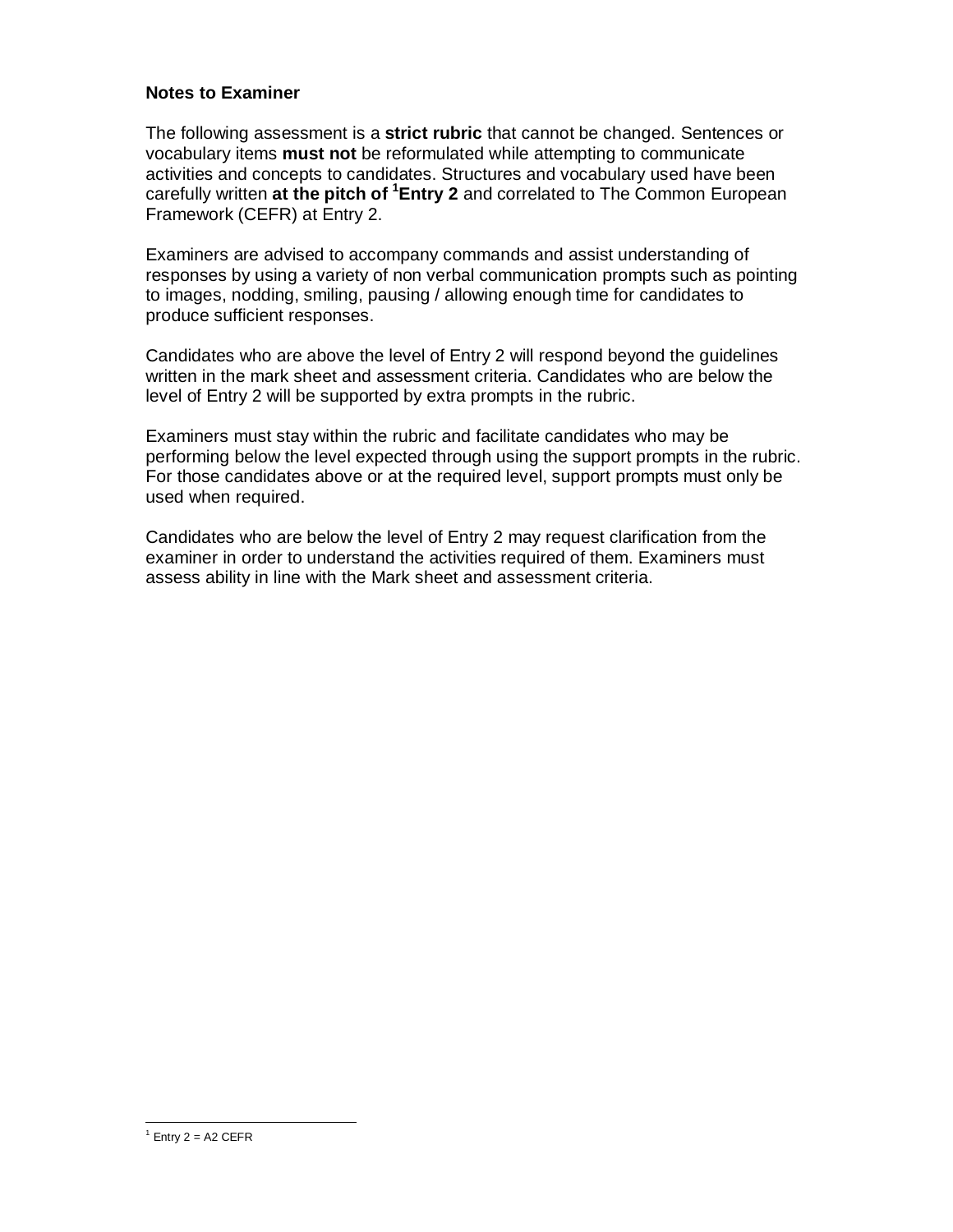## **Paper format**

| <b>Section</b>   | <b>Task &amp; Functions</b>                                                                                                                                                                                                                                                                                                                                                                                                                     | <b>Contact</b>                                               | <b>Time</b> |
|------------------|-------------------------------------------------------------------------------------------------------------------------------------------------------------------------------------------------------------------------------------------------------------------------------------------------------------------------------------------------------------------------------------------------------------------------------------------------|--------------------------------------------------------------|-------------|
| <b>Section 1</b> | Introduction based on familiar topics. The examiner<br>asks candidates simple questions about themselves.                                                                                                                                                                                                                                                                                                                                       | Examiner - candidate                                         | 3 mins      |
|                  | This section covers areas such as:                                                                                                                                                                                                                                                                                                                                                                                                              |                                                              |             |
|                  | understanding and responding to closed and open<br>$\bullet$<br>questions relating to familiar topics.<br>giving simple views and expressing likes, dislikes<br>$\bullet$<br>and pastimes.<br>giving descriptions of people, things and familiar<br>$\bullet$<br>surroundings.                                                                                                                                                                  |                                                              |             |
|                  | Topic areas include:                                                                                                                                                                                                                                                                                                                                                                                                                            |                                                              |             |
|                  | Family & family life<br>$\bullet$<br>Weather<br>$\bullet$<br>Food<br>$\bullet$<br>Home & neighbourhood<br>$\bullet$<br>Likes & dislikes<br>$\bullet$<br>Everyday routines<br>$\bullet$<br>Jobs & work<br>$\bullet$<br>Shopping<br>$\bullet$<br>The weather<br>$\bullet$<br>Ways of travelling<br>$\bullet$<br>Transport / ways of getting around<br>٠                                                                                           |                                                              |             |
| <b>Section 2</b> | Candidates must talk alone for a brief period and ask<br>questions to their paired candidate. Candidates must<br>give descriptions and make comparisons, supported<br>by pictures in the candidate booklet and examiner<br>prompts.                                                                                                                                                                                                             | Candidate - examiner<br>& candidate<br>Examiner - candidates | 5 mins      |
|                  | This section includes:                                                                                                                                                                                                                                                                                                                                                                                                                          |                                                              |             |
|                  | understanding questions and instructions that are<br>$\bullet$<br>given carefully.<br>asking questions and giving information in relation<br>$\bullet$<br>to the task set.<br>showing understanding of colours, numerical<br>٠<br>information & quantities.<br>offering a straightforward description or<br>$\bullet$<br>presentation and comparisons on familiar subjects<br>in relation to the task set.<br>stating preferences.<br>$\bullet$ |                                                              |             |
|                  | Topic areas are such as:                                                                                                                                                                                                                                                                                                                                                                                                                        |                                                              |             |
|                  | Hobbies<br>$\bullet$<br>Education<br>$\bullet$<br>Leisure activities<br>$\bullet$<br>Sport<br>$\bullet$<br>Shopping<br>$\bullet$<br>Work<br>Holidays<br>$\bullet$<br>Transport<br>Travel                                                                                                                                                                                                                                                        |                                                              |             |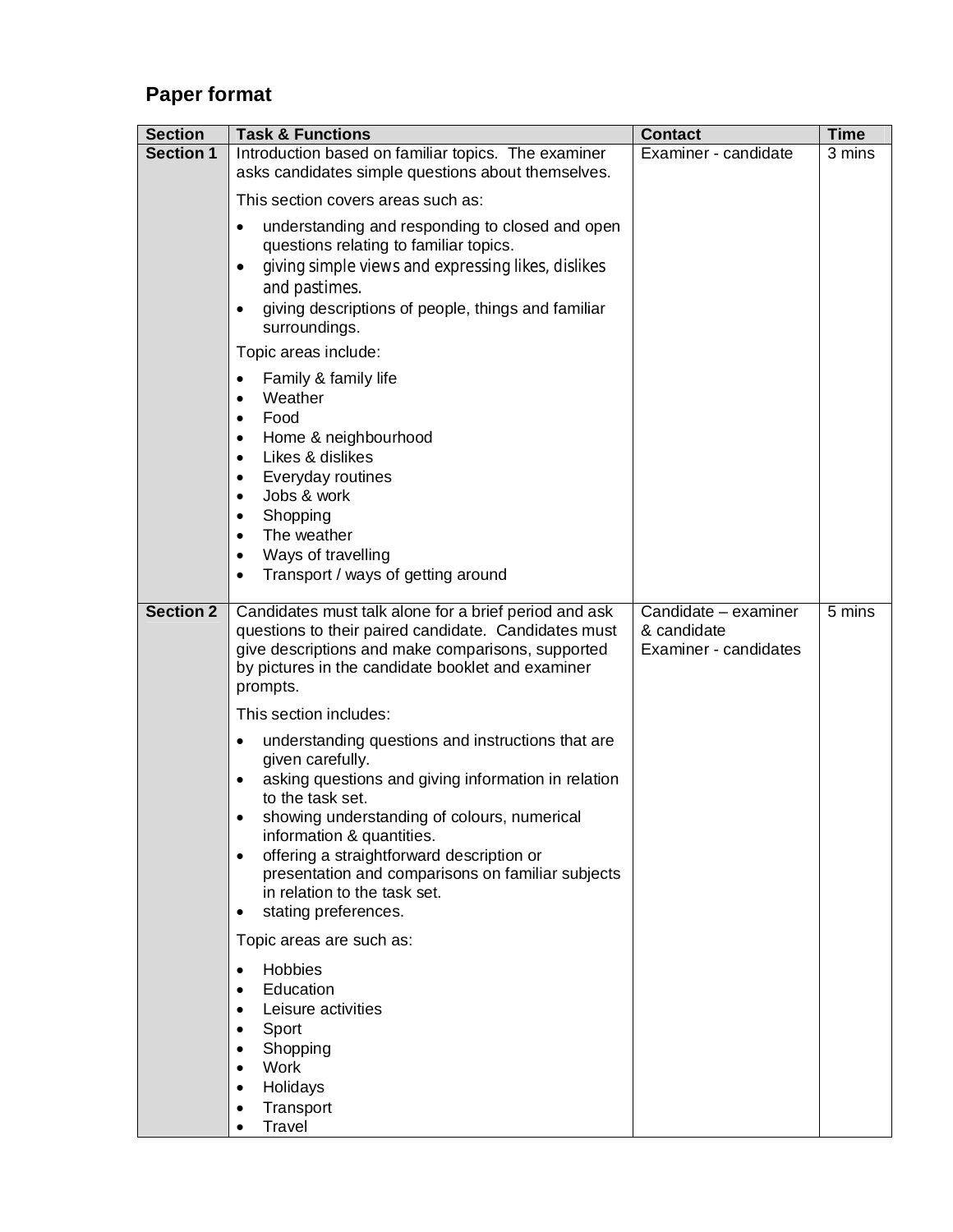| <b>Section 3</b> | Functional Transaction/Collaborative task & short<br>exchange of ideas.                                                                                                                                                                                                                                                                                                                                                                                                                                                                                                                                                                                                                                                                                                                                                                                                                                                                                                                                                                                                                                                                                                           | Candidate - candidate<br>Examiner - candidates | 6 mins |
|------------------|-----------------------------------------------------------------------------------------------------------------------------------------------------------------------------------------------------------------------------------------------------------------------------------------------------------------------------------------------------------------------------------------------------------------------------------------------------------------------------------------------------------------------------------------------------------------------------------------------------------------------------------------------------------------------------------------------------------------------------------------------------------------------------------------------------------------------------------------------------------------------------------------------------------------------------------------------------------------------------------------------------------------------------------------------------------------------------------------------------------------------------------------------------------------------------------|------------------------------------------------|--------|
|                  | Candidates are expected to perform a role play /<br>collaborative task and partake in a short, simple<br>exchange of ideas. The main purpose of this section is<br>to assess candidates' ability to perform successfully in<br>a goal oriented / functional transaction.                                                                                                                                                                                                                                                                                                                                                                                                                                                                                                                                                                                                                                                                                                                                                                                                                                                                                                          |                                                |        |
|                  | This section includes:                                                                                                                                                                                                                                                                                                                                                                                                                                                                                                                                                                                                                                                                                                                                                                                                                                                                                                                                                                                                                                                                                                                                                            |                                                |        |
|                  | catching the main point, extracting key information<br>$\bullet$<br>in order to respond and understanding enough<br>from short, clear and simple exchanges.<br>understanding simple directions and instructions in<br>٠<br>relation to the task set.<br>initiating greetings and taking leave.<br>٠<br>offering thanks.<br>$\bullet$<br>agreeing and disagreeing.<br>٠<br>making and responding to invitations.<br>$\bullet$<br>obtaining and giving basic information.<br>$\bullet$<br>giving and receiving basic information about<br>$\bullet$<br>quantities, dimensions and numerical information,<br>numbers and prices.<br>making simple purchases.<br>$\bullet$<br>making offers, discussing where to go and making<br>$\bullet$<br>arrangements.<br>expressing obligation.<br>$\bullet$<br>making basic decisions together / performing basic<br>$\bullet$<br>negotiations.<br>obtaining simple information about travel and<br>$\bullet$<br>using public transport.<br>make a decision, perform in a simple negotiation.<br>٠<br>making simple transactions when using public<br>٠<br>services.<br>ordering a snack or meal.<br>saying how he/she feels in simple terms. |                                                |        |
|                  | Familiar situations are such as:                                                                                                                                                                                                                                                                                                                                                                                                                                                                                                                                                                                                                                                                                                                                                                                                                                                                                                                                                                                                                                                                                                                                                  |                                                |        |
|                  | shopping, restaurants / cafes<br>$\bullet$<br>travel & transport<br>$\bullet$<br>holidays<br>$\bullet$<br>work & jobs<br>$\bullet$<br>leisure activities<br>$\bullet$<br>going to the bank / post office<br>hobbies & pastimes<br>$\bullet$<br>ordering food in a café / restaurant<br>٠<br>shopping for food and clothes<br>socialising at a party<br>$\bullet$                                                                                                                                                                                                                                                                                                                                                                                                                                                                                                                                                                                                                                                                                                                                                                                                                  |                                                |        |
|                  | All sections will cover a range of grammatical<br>structures and functions expected at Entry level 2 (in<br>relation to the task set) such as:                                                                                                                                                                                                                                                                                                                                                                                                                                                                                                                                                                                                                                                                                                                                                                                                                                                                                                                                                                                                                                    |                                                |        |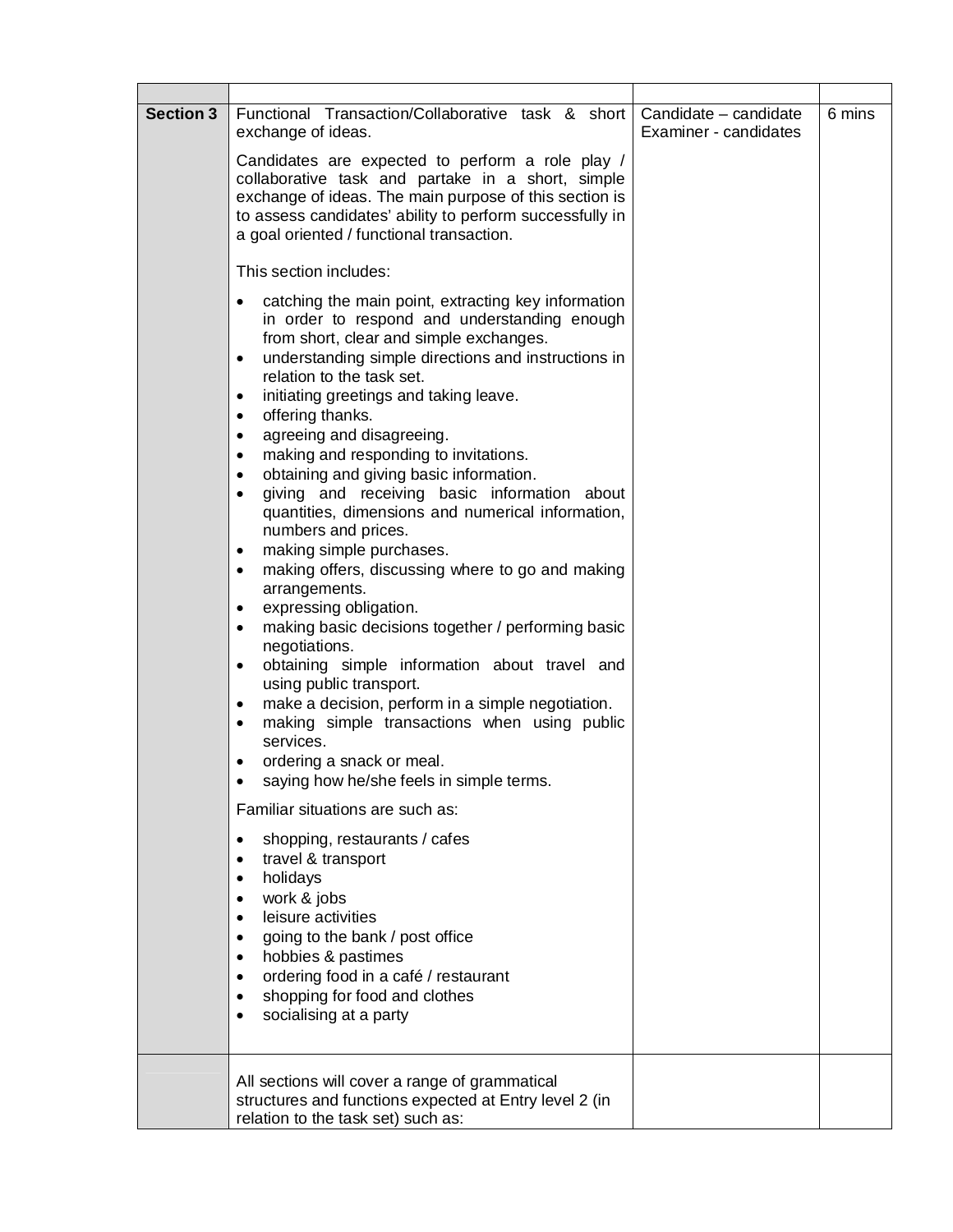| describing habits and routines, past experiences,<br>$\bullet$<br>people and places<br>making suggestions<br>$\bullet$<br>expressing obligation<br>$\bullet$<br>making requests<br>$\bullet$<br>using adjectives, comparatives and superlatives<br>$\bullet$<br>using adverbial phrases of time<br>$\bullet$<br>place and frequency<br>$\bullet$<br>articles with countable and uncountable nouns<br>$\bullet$<br>the use of much and many<br>$\bullet$<br>future time - will and going to<br>$\bullet$<br>gerunds<br>$\bullet$<br>imperatives<br>$\bullet$<br>modal verbs $-$ can, could, should, have to<br>$\bullet$<br>tenses ranging from past continuous, present<br>$\bullet$<br>continuous for future time reference, the basic use<br>of present perfect<br>possessives - the use of 's and s'<br>$\bullet$<br>open and closed questions in the past, present<br>and basic future<br>verb patterns - +ing, infinitives, zero and first<br>$\bullet$<br>conditional |  |
|-----------------------------------------------------------------------------------------------------------------------------------------------------------------------------------------------------------------------------------------------------------------------------------------------------------------------------------------------------------------------------------------------------------------------------------------------------------------------------------------------------------------------------------------------------------------------------------------------------------------------------------------------------------------------------------------------------------------------------------------------------------------------------------------------------------------------------------------------------------------------------------------------------------------------------------------------------------------------------|--|
| Candidates are expected to be able to evidence<br>understanding through partaking in an exchange,<br>contribute with simple, full responses, and clarify when<br>necessary.                                                                                                                                                                                                                                                                                                                                                                                                                                                                                                                                                                                                                                                                                                                                                                                                 |  |

More information regarding language functions and topics covered can be found in the LRN International ESOL Speaking & Listening mark scheme and specification document.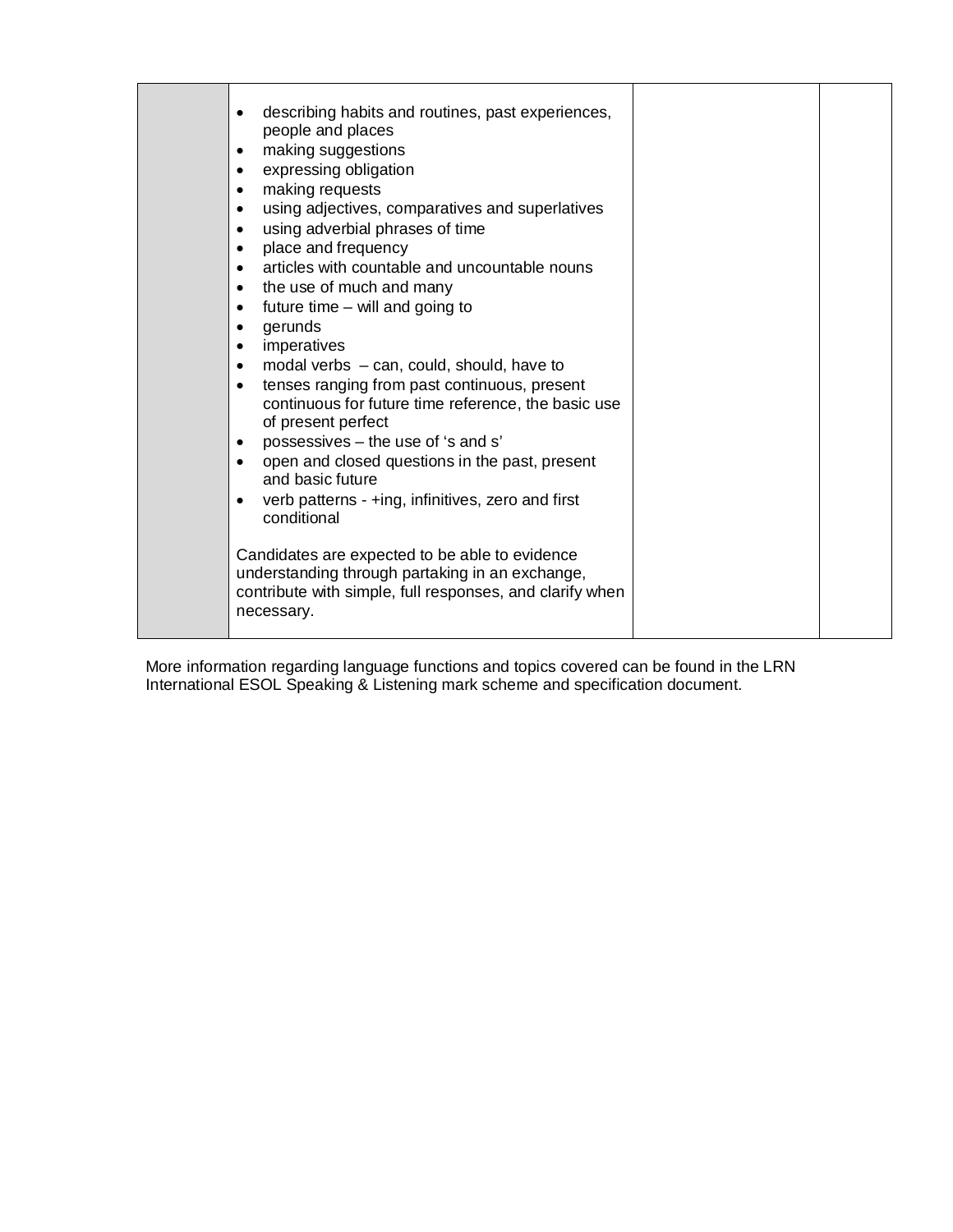#### **Examiner:**

 Good morning / afternoon. My name is .... Today we will talk together for about 14 minutes.

*Alternate questions (in twos) between candidates. Begin with Candidate A.*

- What's your name?
- And where are you from?

*Repeat same questions for candidate B*

*Select any two questions as appropriate from one topic for each candidate. Use different topics for each. Use the support prompts where necessary).*

| <b>Topic</b>              | Question                                                                                                                                                                                                                                                    |                  | <b>Support prompts</b>                                                                      |
|---------------------------|-------------------------------------------------------------------------------------------------------------------------------------------------------------------------------------------------------------------------------------------------------------|------------------|---------------------------------------------------------------------------------------------|
| Family                    | 1. Do you come from a big or small family?<br>2. How many brothers and sisters do you<br>have?<br>3. Can you describe a relative for me?<br>4. What does your (relative) mother / father<br>/ brother / sister like to do in his / her<br>spare time?       | $\overline{1}$ . | $(in case of 'No') - what$<br>about cousins?<br>How many cousins do<br>you have?            |
| Weather                   | What's the weather like in your country?<br>1 <sub>1</sub><br>2. When is summer / winter in your country?<br>3. What do you think of the weather here in<br>(country)?<br>4. Do you like the weather here/in your<br>country? Why? / Why not?               | 1.               | Do you have hot or<br>cold weather in your<br>country?                                      |
| Home and<br>neighbourhood | 1. What do you think of (town) / (district)?<br>Why do you say that?<br>2. What's the best thing about (town) /<br>(district)?<br>3. Can you tell me about a favourite shop in<br>your neighbourhood / town / district?<br>4. How often do you go shopping? | 1.               | Do you like (town)?<br>Why / why not?<br>2. What do you like about<br>(town) / (district)?  |
| Likes / dislikes          | Do like reading?<br>1.<br>2. What kind of things do you read?<br>3. Do you like watching films? Which ones?<br>4. What type / kind of films do you usually<br>watch?                                                                                        | 2.<br>3.<br>4.   | (newspapers /<br>magazines / books)<br>action, romantic, horror<br>action, romantic, horror |
| Jobs / work               | 1. What do you do?<br>2. Do you enjoy doing your job/studying?<br>Why/Why not?<br>3. Is there a job you would like to do(in the<br>future)? Tell me about it.<br>4. What jobs do you think are difficult /<br>easy?                                         | 1.               | Do you work or do you<br>study? What's your job<br>/ what are you<br>studying?              |
| Everyday<br>routines      | Do you prefer to get up early or late?<br>1.<br>2. What do you usually do when you get                                                                                                                                                                      | 1.               | What time do you<br>prefer to get up - early<br>in the morning or later?                    |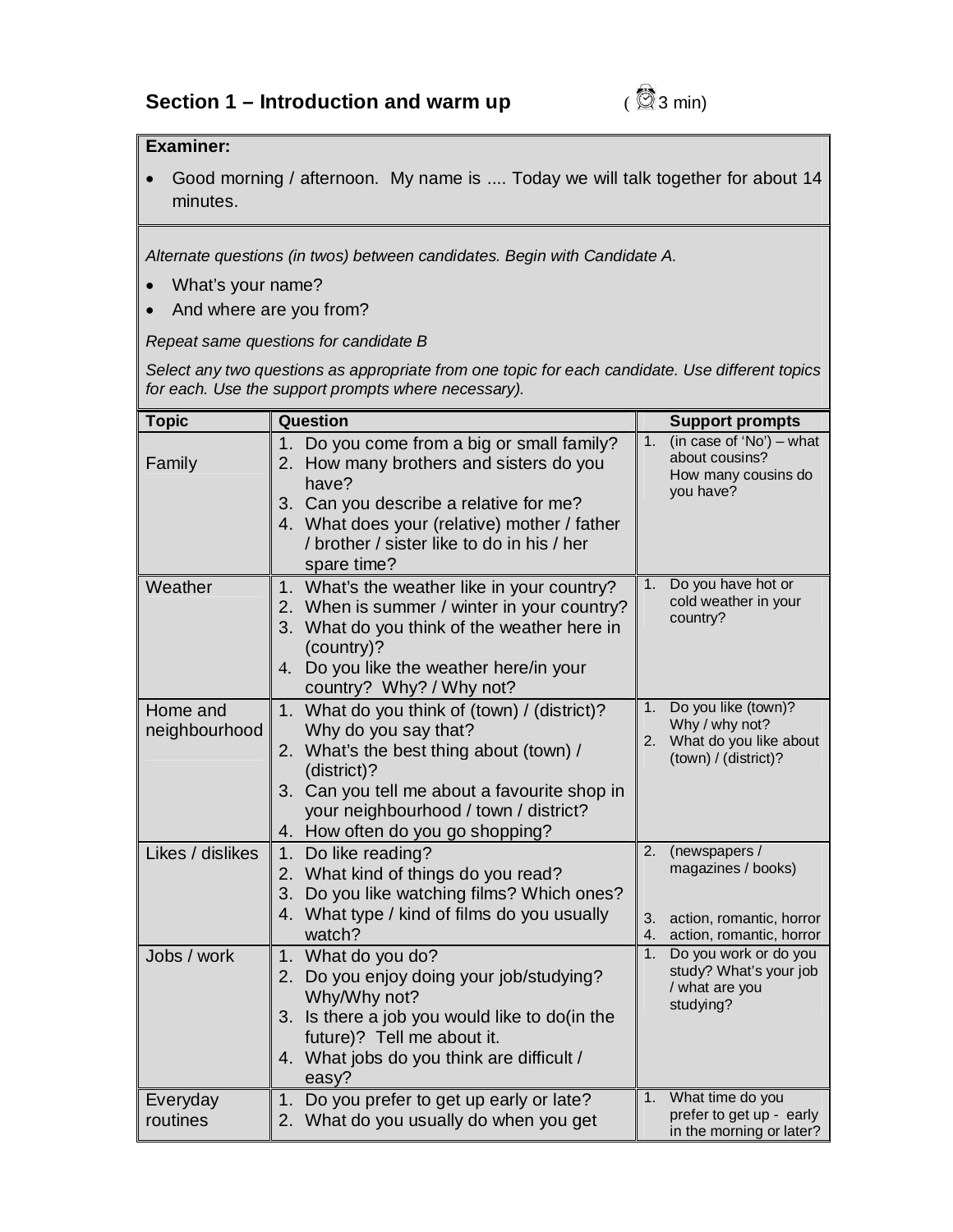|                       | up?<br>3. Do you prefer mornings or evenings / the<br>night time?<br>4. What do you usually have for lunch /<br>dinner?                                                                                                                     |    | 3. Which do you like<br>$more - morning$ s or<br>evenings / night time? |
|-----------------------|---------------------------------------------------------------------------------------------------------------------------------------------------------------------------------------------------------------------------------------------|----|-------------------------------------------------------------------------|
| Ways of<br>travelling | 1. How do you get (travel) to work / college?<br>2. What's your favourite kind/type of<br>transport?<br>3. How do you usually get / travel around<br>the city $/$ town?<br>4. Which type of transport do you like most?<br>Car or bus? Why? | 3. | 1. By bus or do you walk?<br>By bus / by car or do<br>you walk?         |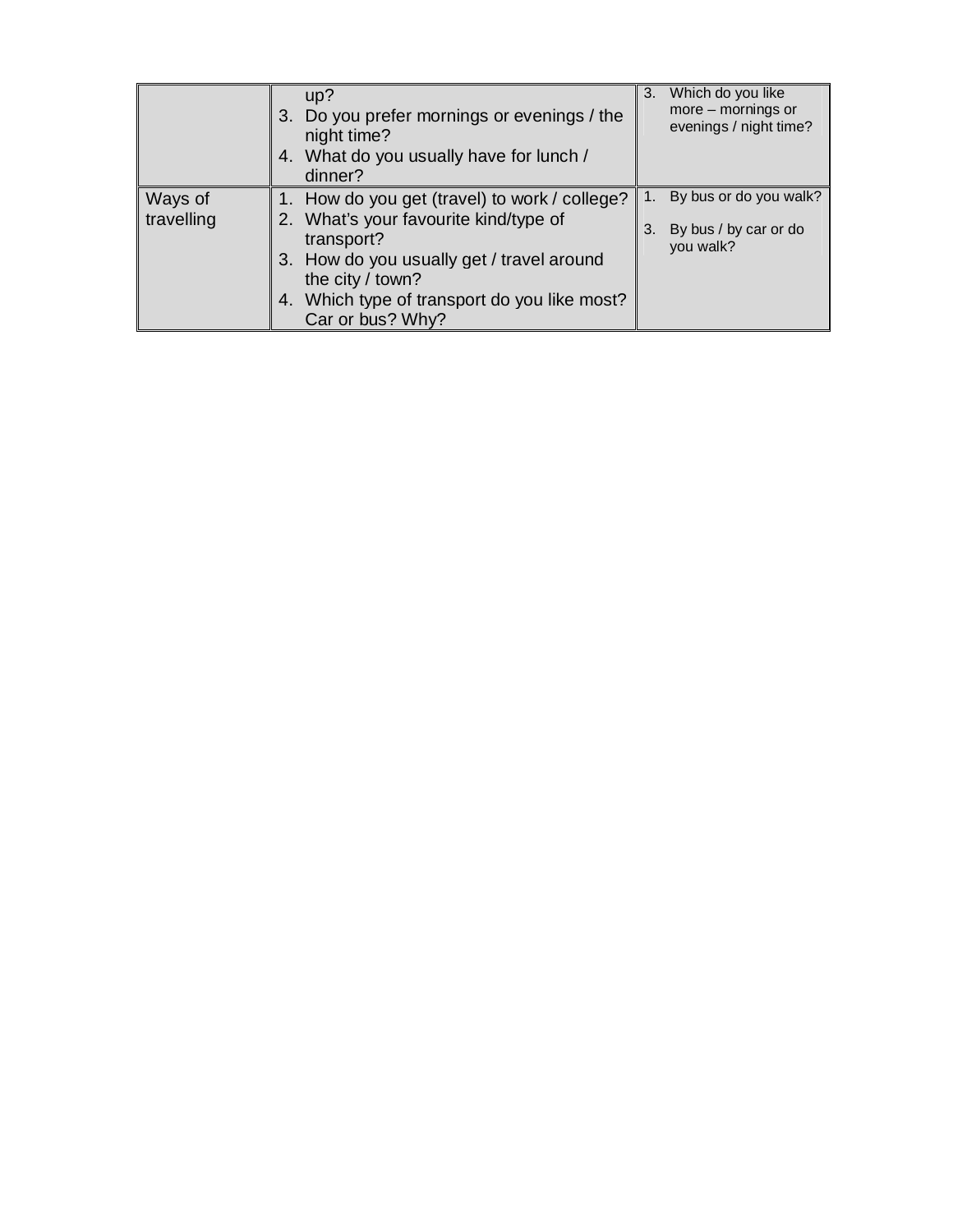## **Section 2 – Describing pictures & using comparisons ( <sup>3</sup>5 min)**

#### **Examiner:**

 I'm going to give both of you some pictures. I'd like you to **talk about them** and **say how they are different.**

#### *Candidate A (1 minute)*

- Here is your picture. *Give picture to candidate A*. It shows **people learning.**
- *Candidate A name*, please **tell us about your picture**. Tell us what you can see.
- C*andidate B name,* please listen to *candidate A name* and **ask 2 questions at the end.**

*Pause*

I'll say that again. *Repeat task*.

*Pause*

• Candidate A name, are you ready?

#### **Support prompts**

Talk about what the children are wearing. (school uniform) Tell us about where the children are / Where are the children? What about the things in the classroom? (blackboard, desks)

- Thank you. *Turn to Candidate B*, now I'd like you to **ask** *name candidate A* **two questions** about his / her picture. *Invite different questions if candidate B covers same areas – For eg. "What about the teacher …..?".*
- Thank you, *to candidate B*.

#### **Candidate B** *(1 minute)*

- *Candidate B name*, here is your picture. *Give picture to candidate B.* It shows people learning too.
- Please **tell us about your picture**. Tell us what you can see.
- *Candidate A name*, **please listen to** *candidate B name* and **ask 2 questions at the end.**

*Pause*

I'll say that again. *Repeat task.*

#### *Pause*

*Candidate B name*, are you ready?

#### **Support prompts**

Tell us about what this man (teacher) is doing *(point if necessary).* What about where the students are / Where are they? Talk about how they are learning (via computer, internet).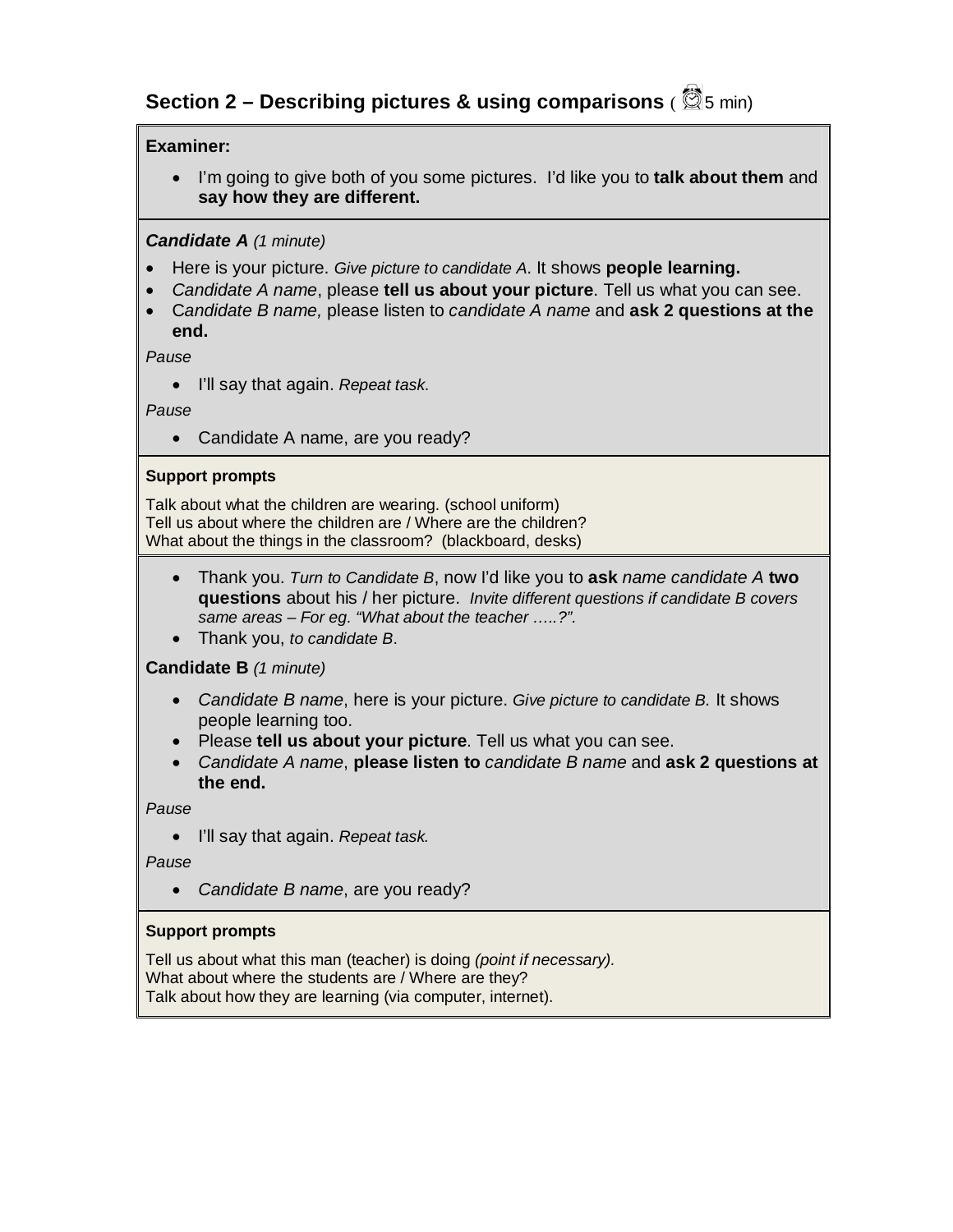- Thank you. *Turn to candidate A*, now I'd like you to **ask** *name candidate B* **two questions** about his / her picture. *Invite questions if candidate A covers same areas – For eg."What about the woman on the right….?".*
- Thank you, *to candidate A.*

#### **Both candidates** *(1 minute)*

Now I'd like you to **talk together** about **how the two pictures are different**. *Place candidate booklet in between both candidates. Gesture for candidates talk to each other.*

Talk about **how they are different**.

**Support prompts –** use where necessary

How are they learning in both pictures? Which one do you think is good for children/adults?

#### **Both candidates**

Do you prefer learning in a classroom or learning through a computer? Why?